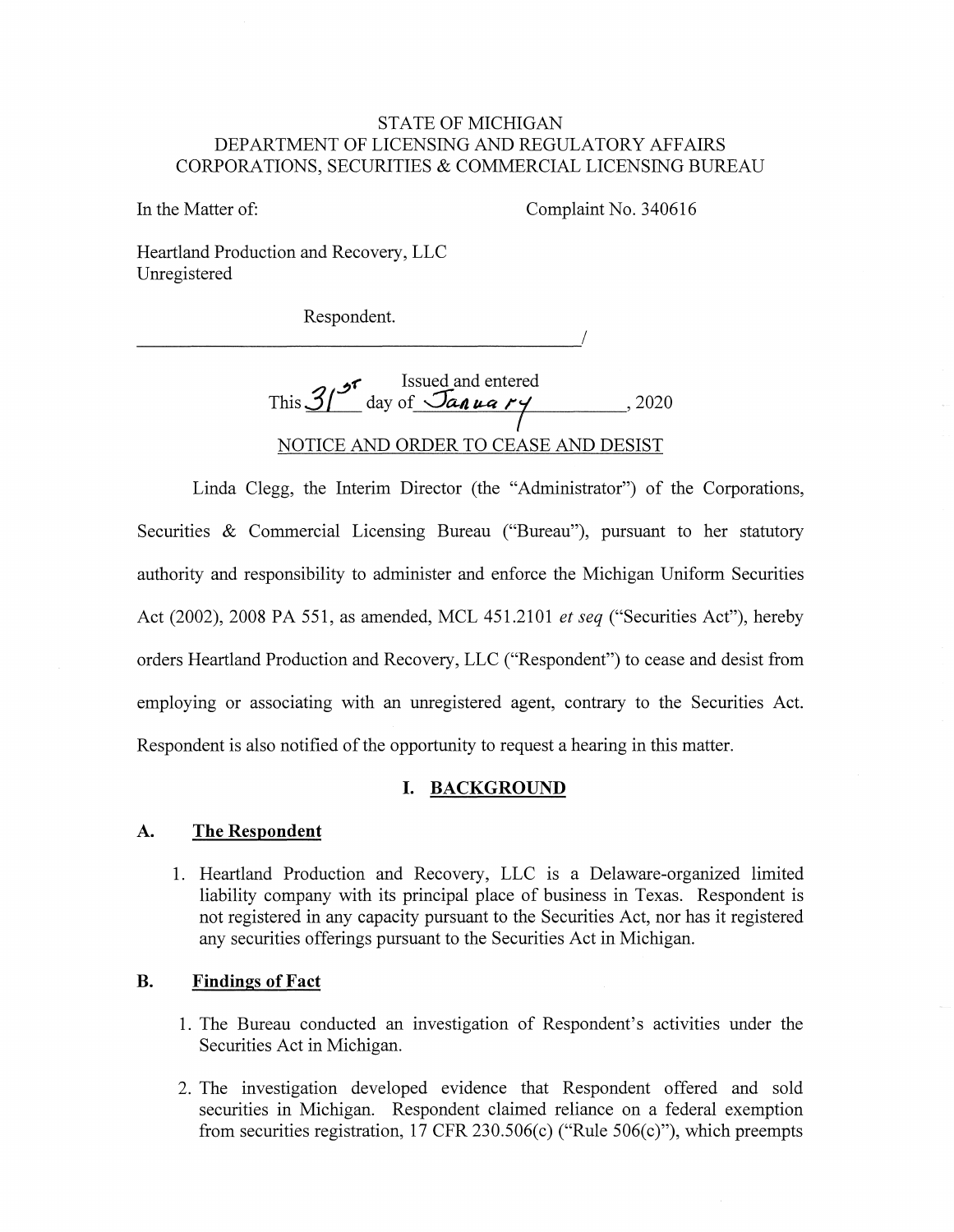state securities registration requirements for the issuance of securities. Rule 506( c) securities are considered federal-covered securities and are not required to be registered under section 301(a) of the Securities act, MCL 451.230l(a). The Bureau presently has no information to dispute that Respondent's reliance on the federal exemption and related federal-covered status was proper.

3. Respondent engaged the services of salespeople around the United States to offer and sell its securities, including in Michigan. Multiple salespeople in Michigan assisted investors to effect transactions in Respondent's securities pursuant to an Engagement Letter (Exhibit 1) and Standard Operating Procedures (Exhibit 2) which outlined the salespeople's authority to represent Respondent as the issuer of securities. The salespeople were authorized under the Engagement Letters and Standard Operating Procedures to discuss the merits and risks of the investment and to "stimulate interest in the Shares." Salespeople were further encouraged to deliver sales materials with a "warm relationship" and to have an "enthusiastic discussion" with potential investors about investing with Respondent. The salesperson-investor relationships went beyond mere location, introduction, or referral to the investment opportunity and included promotion of the securities to investors. Some salespeople were also paid transaction-based compensation<sup>1</sup> to facilitate sales of Respondent's securities.

# II. **RELEVANT STATUTORY PROVISIONS**

1. "Agent" is defined by section 102(b) of the Securities Act, MCL 451.2102(b):

[A]n individual other than a broker-dealer who represents a broker-dealer in effecting or attempting to effect purchases or sales of securities or represents an issuer in effecting or attempting to effect purchases or sales of the issuer's securities. The term does not include a partner, officer, or director of a brokerdealer or issuer, or an individual having a similar status or performing similar functions, unless the individual otherwise comes within the term. The term does not include an individual excluded by rule or order under this act. The term does not include a person acting solely as a finder and registered as a broker-dealer under this act or acting as a finder in a transaction exempt under section  $202(1)(r)$ .

<sup>1</sup> Commission payments or "transaction-based compensation" is considered by the United States Securities and Exchange Commission ("SEC") to be a strong indicator that a person receiving compensation is a broker-dealer or agent. See generally: https://www.sec.gov/reportspubs/investorpublications/divisionsmarketregbdguidehtm.html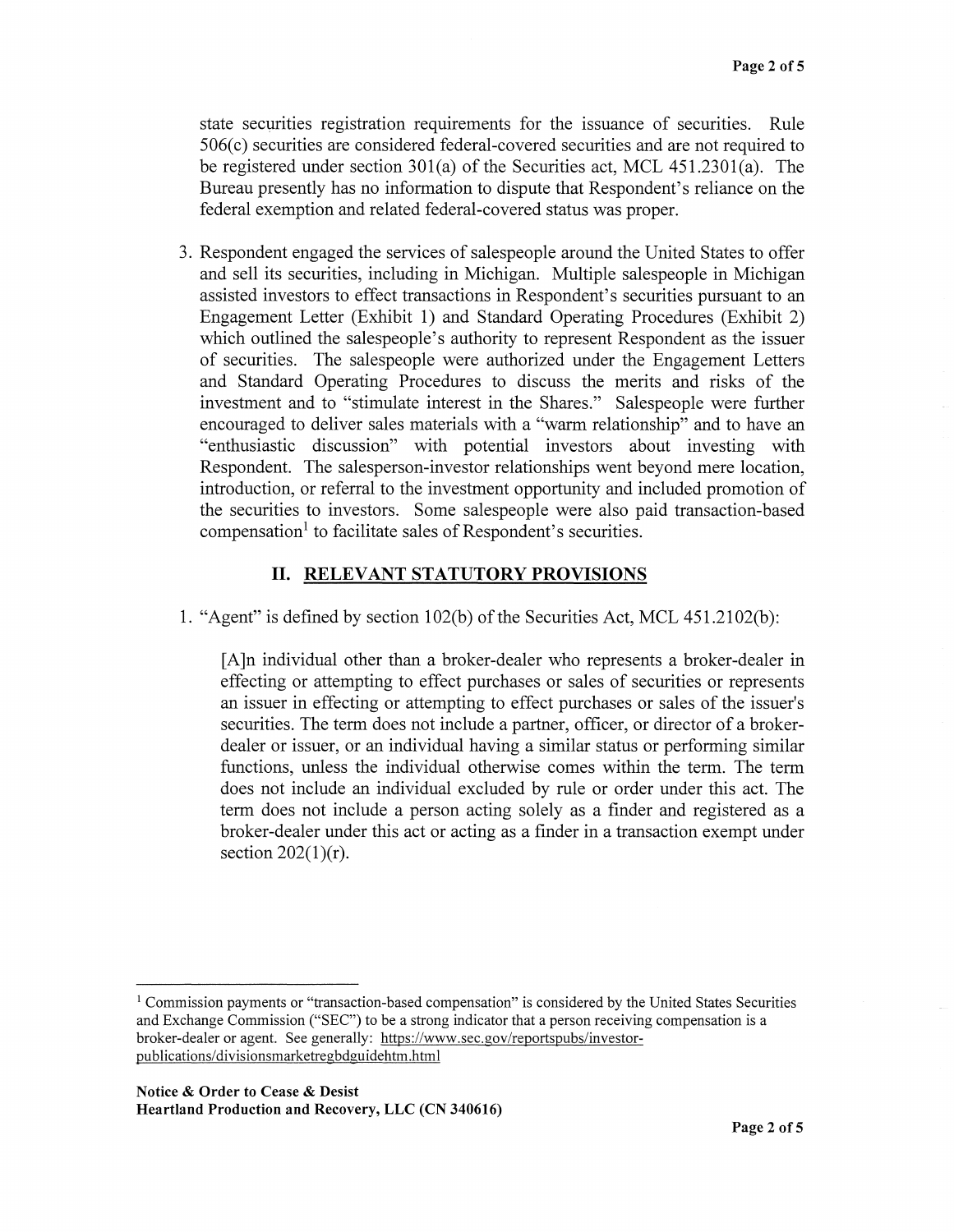2. "Finder"<sup>2</sup> is defined by section  $102(i)$ , MCL  $451.2102(i)$ , states:

[A] person who, for consideration, participates in the offer to sell, sale, or purchase of securities by locating, introducing, or referring potential purchasers or sellers. Finder does not include a person whose actions are solely incidental to a transaction exempt pursuant to section  $202(1)(r)$ . The administrator may by rule or order exclude other persons from this definition.

3. Section  $402(4)$  of the Securities Act, MCL  $451.2402(4)$ , states:

A broker-dealer, or an issuer engaged in offering, selling, or purchasing securities in this state, shall not employ or associate with an agent who transacts business in this state on behalf of broker-dealers or issuers unless the agent is registered under subsection (1) or exempt from registration under subsection (2).

4. Section 503(1) of the Securities Act, MCL 451.2503(1), states:

In a civil action or administrative proceeding under this act, a person claiming an exemption, exception, preemption, or exclusion has the burden to prove the applicability of the exemption, exception, preemption, or exclusions.

#### III. **CONCLUSIONS OF LAW**

1. Respondent Heartland Production and Recovery, LLC, engaged as an issuer in an offering of securities, and in connection with that offering of securities, employed or associated with unregistered agents whose activities went beyond merely locating, introducing, or referring potential purchasers of securities, in violation of section 402(4) of the Securities Act, MCL 451.2402(4).

#### IV. **ORDER**

IT IS THEREFORE ORDERED, pursuant to section 604 of the Securities Act, MCL 451.2604, that:

- A. Respondent shall immediately CEASE AND DESIST employing or associating with an unregistered agent, contrary to the Securities Act.
- B. Pursuant to section 604(2) of the Securities Act, this Notice and Order to Cease and Desist is IMMEDIATELY EFFECTIVE.

<sup>&</sup>lt;sup>2</sup> "A person serving as a finder whose activities go beyond those described under MCL 451.2102(i), however, must register as an agent, broker-dealer, or investment advisor, as the case may be." *Pransky v Falcon Group, Inc,* 311 Mich App 164, at 187-88, 874 NW2d 367 (2015); leave to appeal denied, *Pransky v Falcon Group, Inc,* 499 Mich 908, 877 NW2d 721 (2016).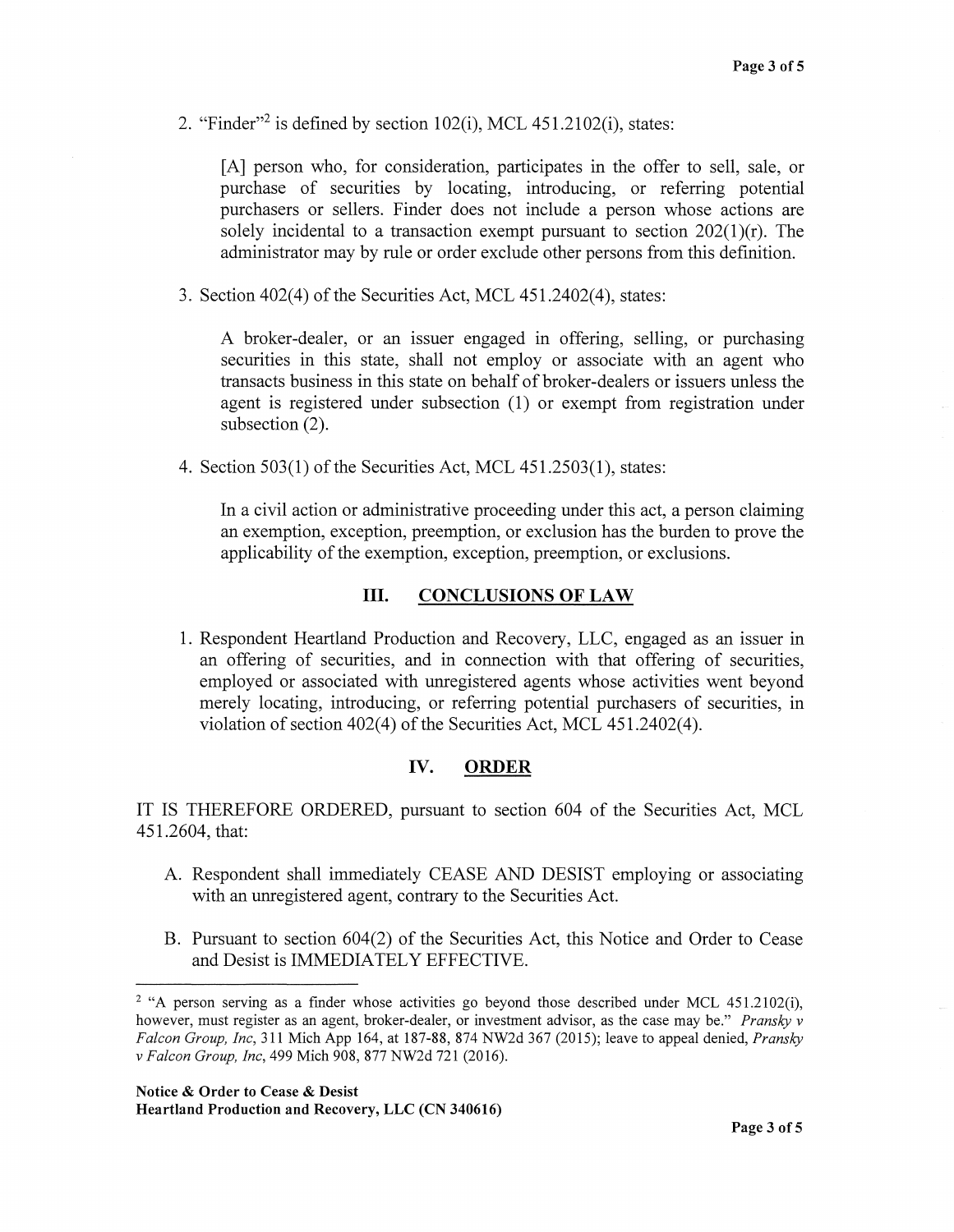- C. In her Final Order, the Administrator, under section 604(4) of the Securities Act, MCL 451.2604(4), intends to impose a civil fine of \$20,000.00 against Respondent.
- D. Pursuant to section 508 of the Securities Act, MCL 451.2508, a person that willfully violates the Securities Act, or an order issued under the Securities Act, is guilty of a felony punishable by imprisonment for not more than 10 years or a fine of not more than \$500,000.00 for each violation, or both. An individual convicted of violating a rule or order under this act may be fined, but shall not be imprisoned, if the individual did not have knowledge of the rule or order.

# **V. NOTICE OF OPPORTUNITY FOR HEARING**

Section 604 of the Securities Act, MCL 451.2604, provides that Respondent has 30 days beginning with the first day after the date of service of this Notice and Order to Cease and Desist to submit a written request to the Administrator asking that this matter be scheduled for a hearing. If the Administrator receives a written request in a timely manner, the Administrator shall schedule a hearing within 15 days after receipt of the request. The written request for a hearing must be addressed to:

> Corporations, Securities & Commercial Licensing Bureau Regulatory Compliance Division P.O. Box 30018 Lansing, MI 48909

# **VI. ORDER FINAL ABSENT HEARING REQUEST**

A. Under section 604 of the Securities Act, MCL 451.2604, the Respondent's failure to submit a written request for a hearing to the Administrator within 30 days after the service date of this **NOTICE AND ORDER TO CEASE AND DESIST** shall result in this order becoming a **FINAL ORDER** by operation of law. The **FINAL ORDER** includes the imposition of the fines cited described in section IV.C., and the fine amounts set forth below will become due and payable to the Administrator within sixty (60) days after the date this order becomes final:

> \$20,000.00 - Heartland Production and Recovery, LLC, under section 604 of the Securities Act, MCL 451.2604.

B. CIVIL FINE payments should be payable to the STATE OF MICHIGAN and contain identifying information (e.g., names and complaint numbers) and mailed to the following address: